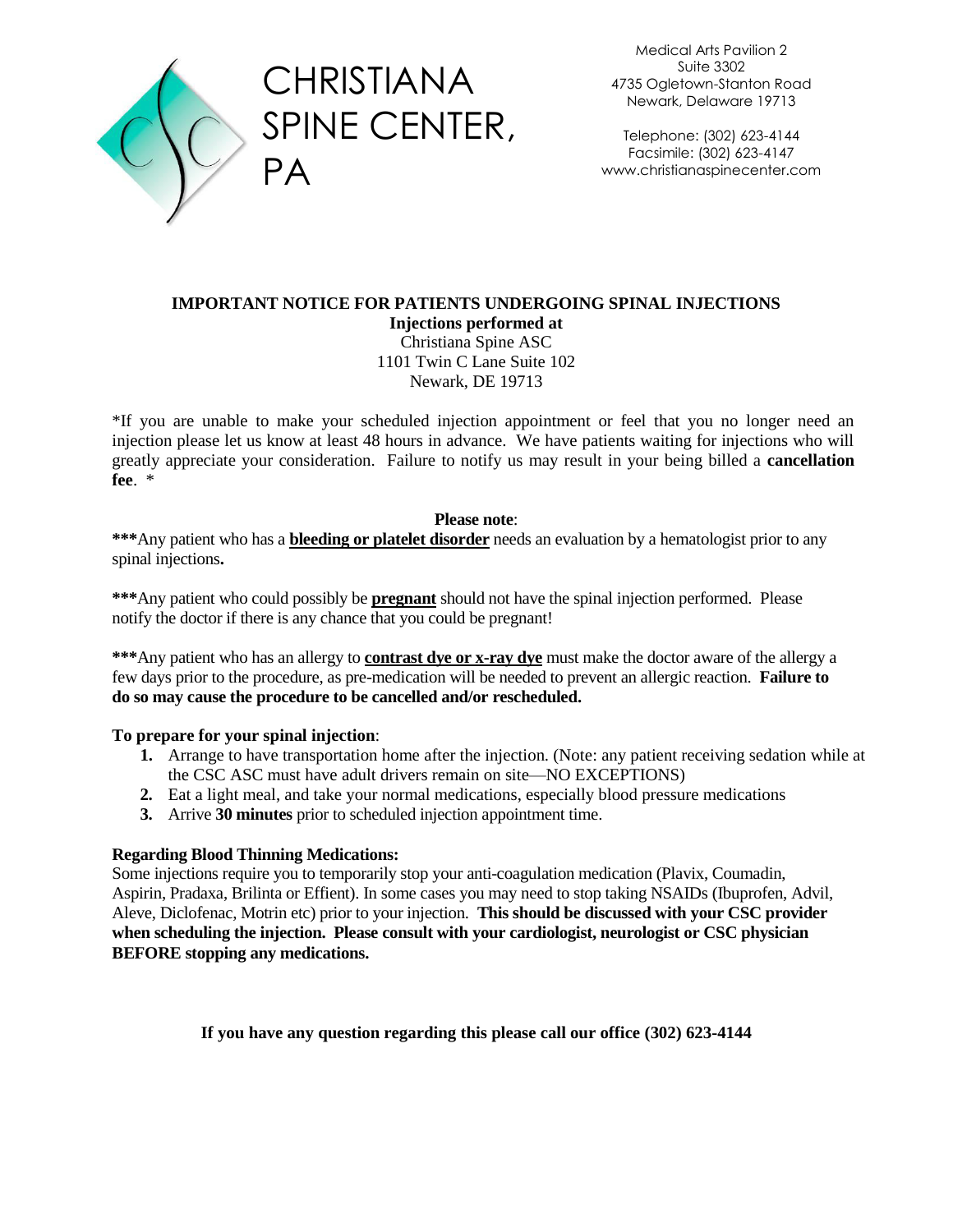The Following Physicians have an ownership interest in the **Christiana Spine Ambulatory Surgery Center. (CSASC)**  1101 Twin C Lane Suite 102 Newark, DE 19713

> **Tony R. Cucuzzella, M.D. Elva Delport, M.D. Nancy Kim, M.D. Scott Roberts, M.D. Ann Kim, M.D. Yong Park, M.D.**

Patients are free to utilize any health care facility of their choice. Should you have any questions or concerns, please bring them to the attention of the CSASC Nurse Manager or your Physician.

 \*\*\*\*The Christiana Spine ASC, being a short-term facility, is not in a position to honor advance directives (living wills). Any emergency occurring in the ASC will be treated as such, and these patients will receive the benefit of an emergency response. Any patients with advanced directives requiring hospitalization will have their copy forwarded to the hospital at the time of transfer.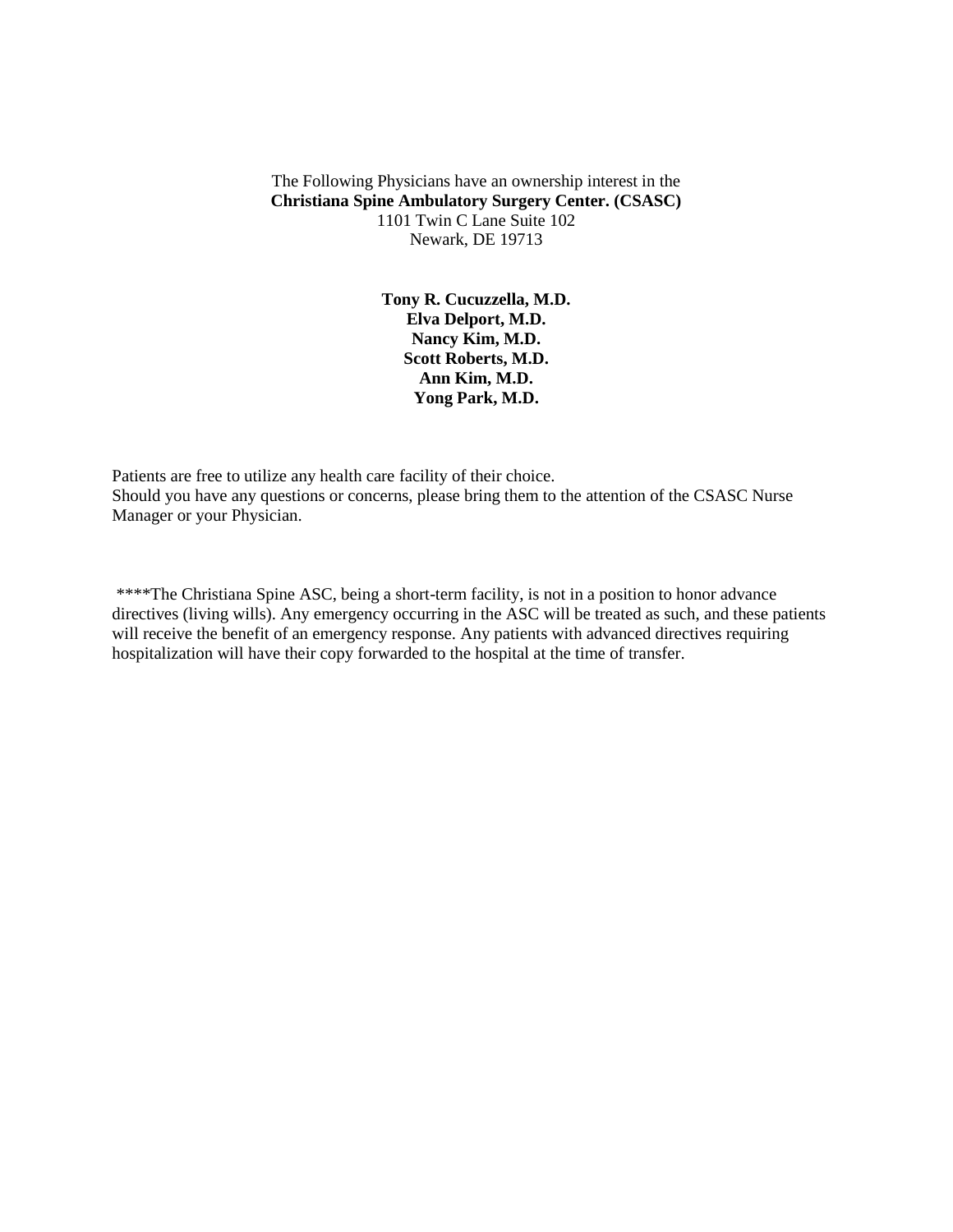#### **PATIENT INFORMATION FOR SPINAL INJECTIONS AT THE CHRISTIANA SPINE ASC**

### 1*)* **What can I expect during a spinal injection?**

Only the patient is allowed in the procedure room during the injection. We ask that the patient eat a light meal, drink and take their normal medications. During most procedures, an IV needle will be placed in your hand or arm in case any medication is needed during the procedure. Blood pressure and heart rate are monitored. The procedure can take anywhere from 5-30 minutes. NUMBING MEDICATION IS USED LIBERALLY AND IN MOST CASES THE PROCEDURE IS NOT SIGNIFICANTLY PAINFUL. A small amount of dye will be injected to help with visualization during the procedure so please let us know if you have an allergy to x-ray dye or contrast dye. You should plan on having a ride home.

### **2) Why should I have a spinal injection?**

The purpose of the injection is to carry medication to the inner part of the spine where the more serious types of strain and injury can affect the disc and spinal joints, causing pressure or irritation of the nerves, or pain arising from the joints. In most cases, the medication that is going to be used is a very potent antiinflammatory steroid. Many doctors and patients refer to this medication as "cortisone", although hydrocortisone is rarely used anymore. There are better types of medication similar to hydrocortisone. In this office, we usually use triamcinolone or dexamethasone, which are in the same family of medications as hydrocortisone. The goal of the injection is to deliver this potent anti-inflammatory steroid as close as possible to the anatomical structure that we believe is causing your pain, thus providing the greatest chance of pain relief.

### **3) How long will it take before I see relief from the spinal injection?**

The benefits from the injection may appear almost immediately or may build up gradually over seven to ten days. Increased pain may be experienced the day of the injection and the following day. Although unusual, this pain may last up to seven days.

### **4) How long will the benefits of the injection last?**

Many patients ask how long the injection will last or if the injection "wears off". The medication injected is a potent anti-inflammatory and will cause a reduction in inflammation and pain in the area where it is injected. If the injection relieves 75% to 100% of your pain one (1) to two (2) weeks after the injection, most likely the results will last at least several months. It is highly recommended that a successful injection be combined with therapeutic stretching and strengthening exercises to prolong the benefits of an injection.

#### **5) Are there any risks or complications from having this procedure?**

Overall, these injections are very safe. Minor side effects are not uncommon, but severe complications are extremely rare.

Up to twenty percent (20%) patients experience dizziness, which may last for a few minutes during the procedure. This is generally due to a drop in blood pressure and resolves quickly. Intravenous fluids can be administered if this dizziness does not resolve quickly or is causing anxiety. Although unlikely, fainting may occur, and this would once again be due to a temporary drop in blood pressure. With cervical injections, loss of balance or unsteadiness may be present for 8 hours after the injection due to the anesthetic that is used.

Up to twenty percent (20%) of patients can experience numbness in the arms or legs after the procedure, and less frequently some patients may experience weakness in the arms or legs after the procedure. This sensation would generally last for one half hour but could last up to eight hours after the injection depending upon the type of anesthetic used during your procedure. For this reason, we would advise that you do not operate a vehicle or perform any activities that require coordination for twelve hours after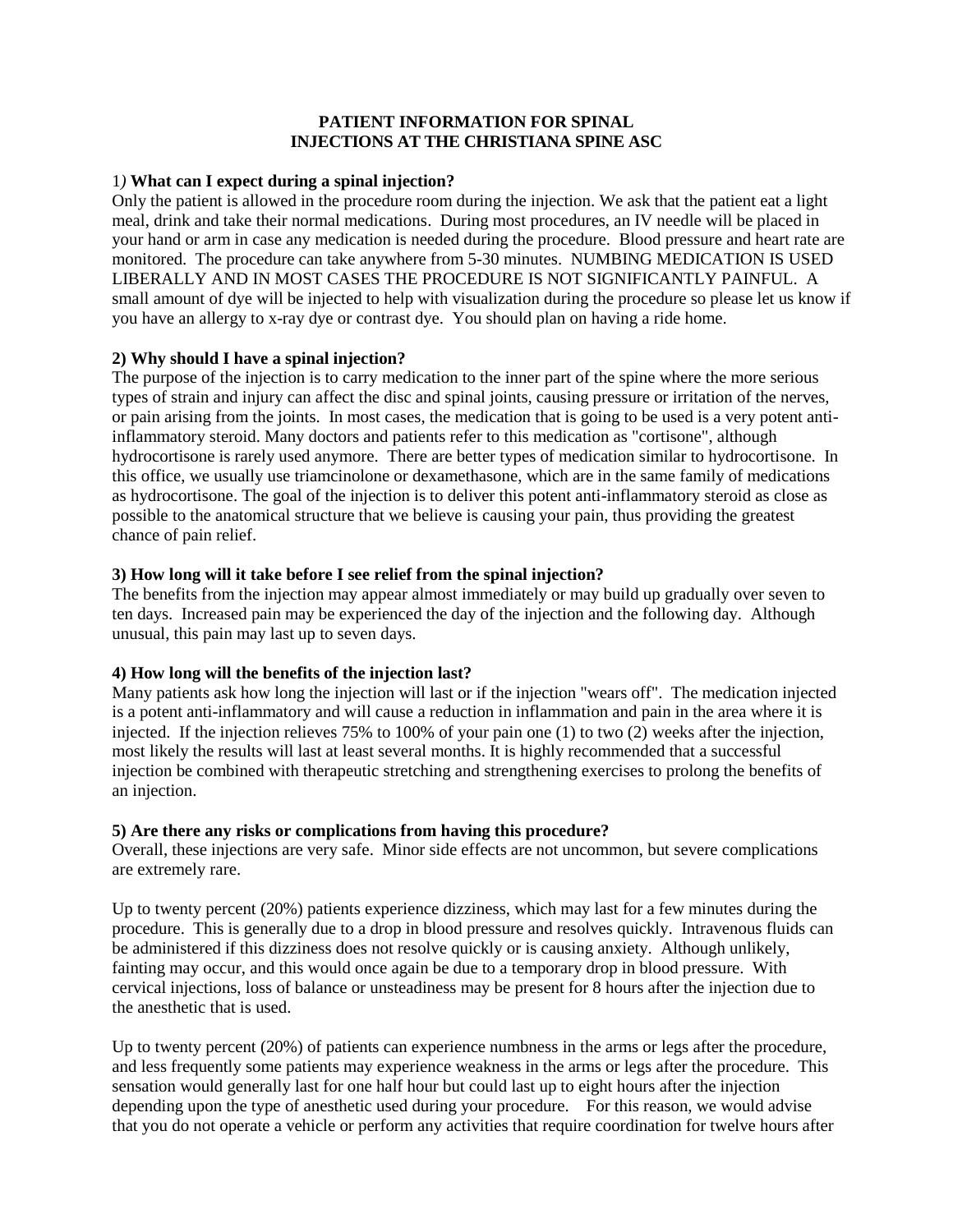the injection.

Minor or temporary reactions may result due to the use of corticosteroid medication (otherwise known as "cortisone" or "steroid" medication) with the procedure. Diabetic patients may experience a short-term increase in their blood sugars after the procedure (ranging from 1 day to 1 week), thus blood sugars should be checked at least daily for one week after your injection. Some patients may develop a headache or facial flush the following day, which lasts twelve to twenty-four hours. Rarely, some women can experience disruption of their menstrual cycle for one or two cycles.

Too many cortisone injections (or oral steroid preparations) over time can increase risk of osteoporosis (or bone thinning). The appropriate number of injections over times should be discussed with your physician.

Very rarely, a patient could develop an acute allergic reaction to the contrast dye that is used during the procedure. Medications will be available during the procedures that are effective at reversing allergic reactions. Less than one percent (1%) of patients will develop a headache, which can last up to twentyfour hours. Rest and contacting our office or your "family doctor" doctor is advised.

Other extremely rare complications have been reported, but their occurrence is so infrequent that an actual rate of occurrence is not available. These reported complications include infection and hip damage with possible need for an artificial hip.

Serious neurologic events, some resulting in death, have been reported with epidural injection of corticosteroids. Specific events reported include, but are not limited to, spinal cord infarction, paraplegia, quadriplegia, cortical blindness, and stroke. These serious neurologic events have been reported with and without use of fluoroscopy. The safety and effectiveness of epidural administration of corticosteroids have not been established, and corticosteroids are not approved for this use.

Corticosteroids (otherwise known as "cortisone" or "steroids"), such as dexamethasone, triamcinolone, methylprednisolone and betamethasone are not approved by the FDA for epidural injections. The use of corticosteroids for epidural injections is considered "off-label" use.

### **6) What if the injection does not work?**

- **1.** One possibility is that the medicine was not injected into the anatomic location that was the source of the pain. This means that your history and physical examination should be re-assessed to re-diagnose the problem. Although disappointing, an injection that does not provide pain relief often provides information to correctly diagnose your problem.
- **2.** Another possibility is that the medicine was injected in the correct anatomic location, but that the problem causing your pain, such as a large slipped disc or severe spinal stenosis, is too great to be overcome by a simple injection. When this is the case, the patient will generally experience some very minor pain relief for several days and then the pain will return. When this occurs, it may not be worthwhile to perform any further injections.

### **7) What is the protocol for treatment after the first injection?**

Often patients achieve pain relief that is lasting after just one injection. If indicated, a second or third injection may be performed to further any benefits that are gained from the first injection. Performing up to four (4) injections a year is considered safe and is a common protocol for many physicians who do these procedures. Further injections may or may not be worthwhile and will be determined on an individual basis at the follow up visit.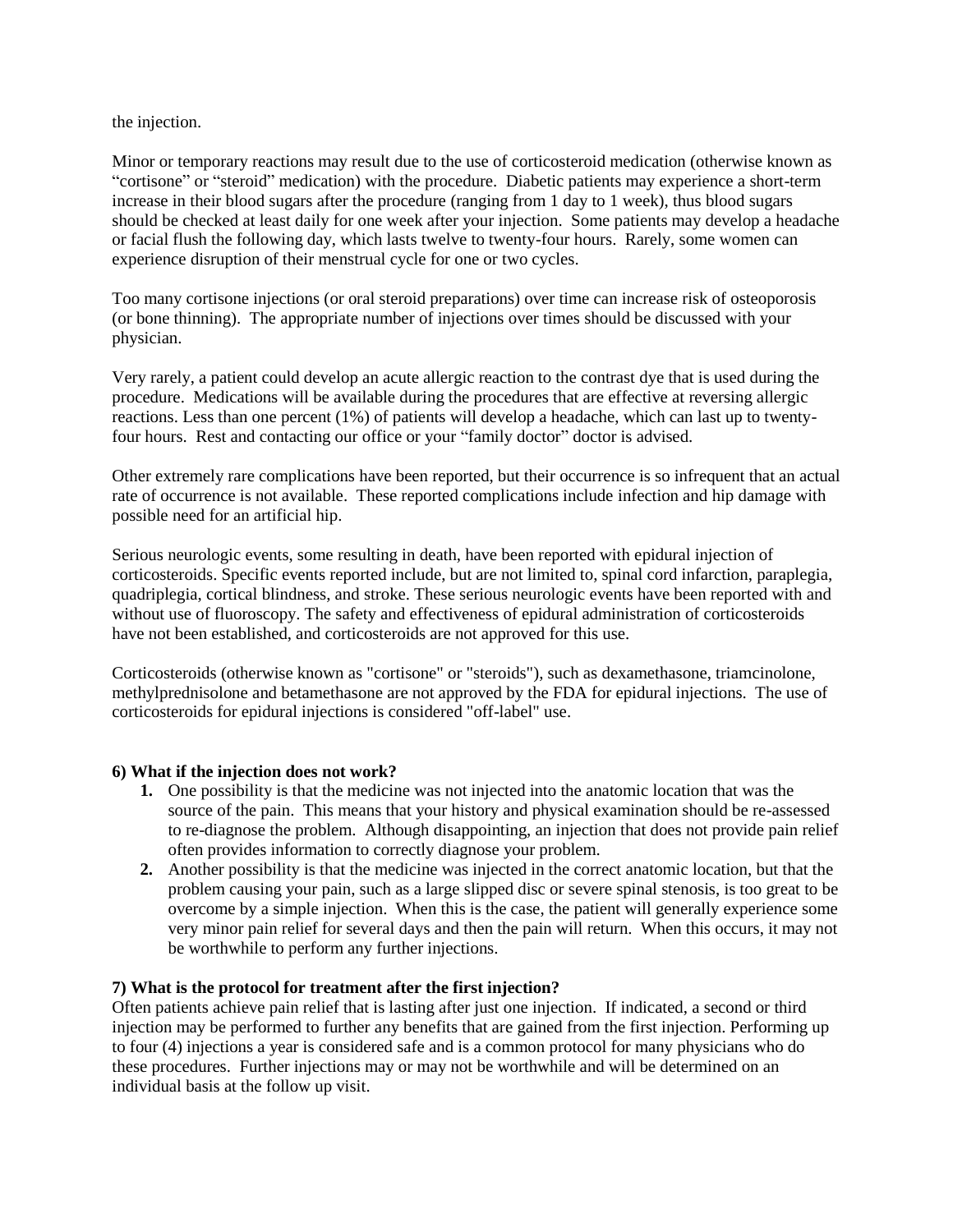#### **8) What do I need to do the day of the procedure?**

Please bring a current list of all your medications with you along with your insurance information and picture ID. The ASC and office are two separate facilities. This will ensure your chart is the most up to date. As a courtesy to you, our office verifies benefits and obtains authorization with your insurance carrier prior to your visit at the ASC. It is your responsibility to provide facility co-payments and deductibles at the time of service. For any billing concerns, please call our **Billing Office** at **(302) 602-7002**, between the hours of 8:00 A.M.-4:00 P.M. Monday through Friday. Lockers are provided to hold clothing and valuables. Do not wear jewelry. Bring a current list of all your medications with you. This list will ensure that our chart is the most up to date.

#### **9) What should I expect on the day of the procedure?**

Expect to be at the ASC for about 45-90 minutes. Times may vary based on type of procedure and if sedation is requested. *If sedation is requested, no food or drink 2 hours prior to your procedure.* If sedation is not requested, you can eat and drink normally. Lockers are provided to hold clothing and valuables. DO NOT wear jewelry.